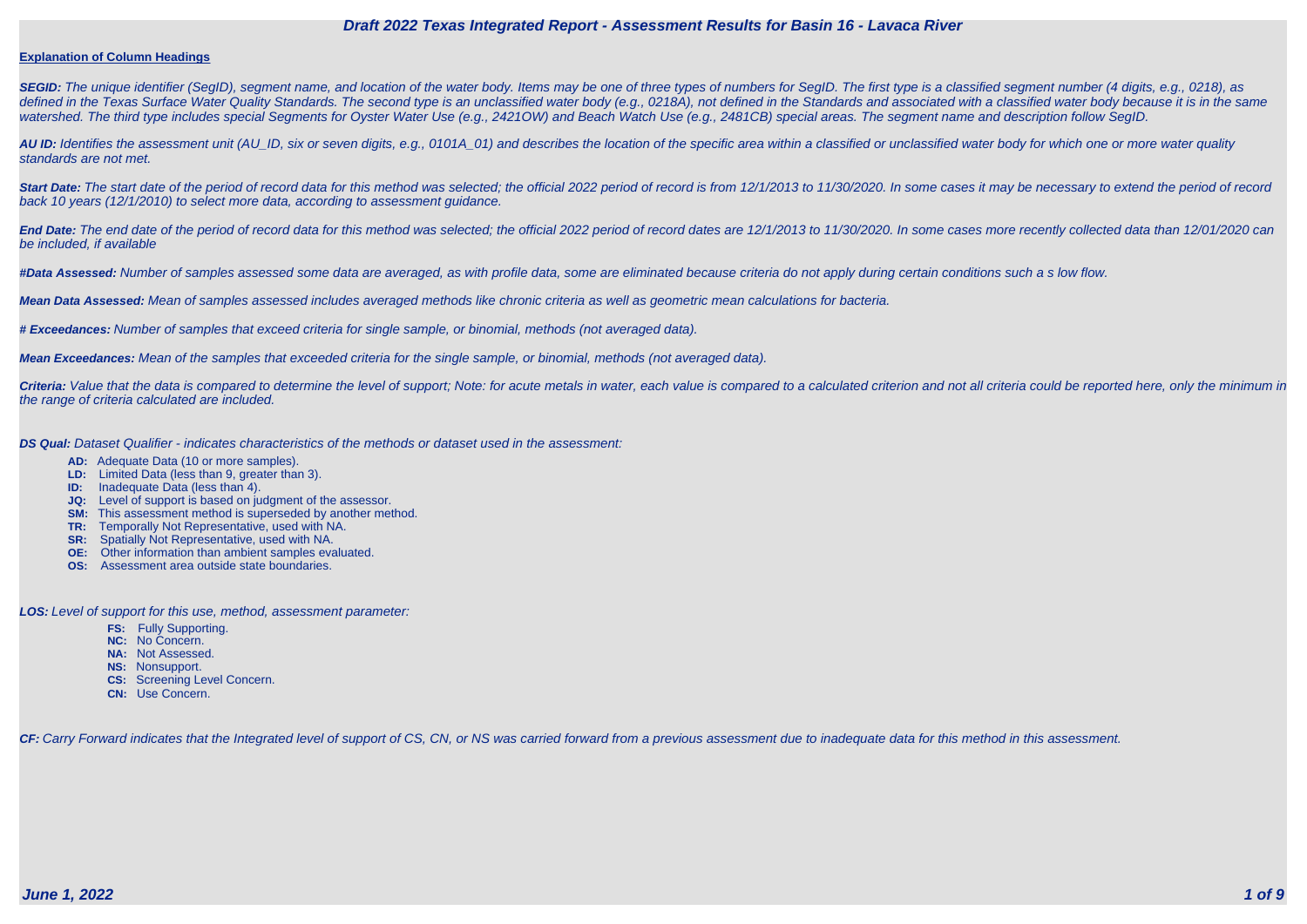

Int LOS: Integrated level of support. This is the overall level of support for this use, method, parameter group, which could be different from the LOS (described above) due to carry forward information or other types of changes. New Code added in 2010: PI = Pending Issue

**TCEQ Cause:** This is the impairment description (e.g., bacteria, depressed dissolved oxygen, etc.).

#### **Cat:**

**Category 3:** There is insufficient or unreliable available data and/or information to make a use support determination.

 **Category 4:** Available data and/or information indicate that at least one designated use is not being supported or is threatened, but a TMDL is not needed. **Category 4a:** A state-developed TMDL has been approved by EPA or a TMDL has been established by EPA for any water-pollutant combination. **Category 4b:** Other required control measures are expected to result in the attainment of an applicable water quality standard in a reasonable period of time. **Category 4c:** The impairment or threat is not caused by a pollutant.

**Category 5:** Available data and/or information indicate that at least one designated use is not being supported or is threatened, and a TMDL is needed.

**Category 5a:** A TMDL is underway, scheduled, or will be scheduled.

**Category 5b:** A review of the standards for the water body will be conducted before a management strategy is selected.

**Category 5c:** Additional data and information will be collected or evaluated before a management strategy is selected.

Category 5n: Water body does not meet its applicable Chl a criterion, but additional study is needed to verify whether exceedance is associated with causal nutrient parameters or impacts to response variables.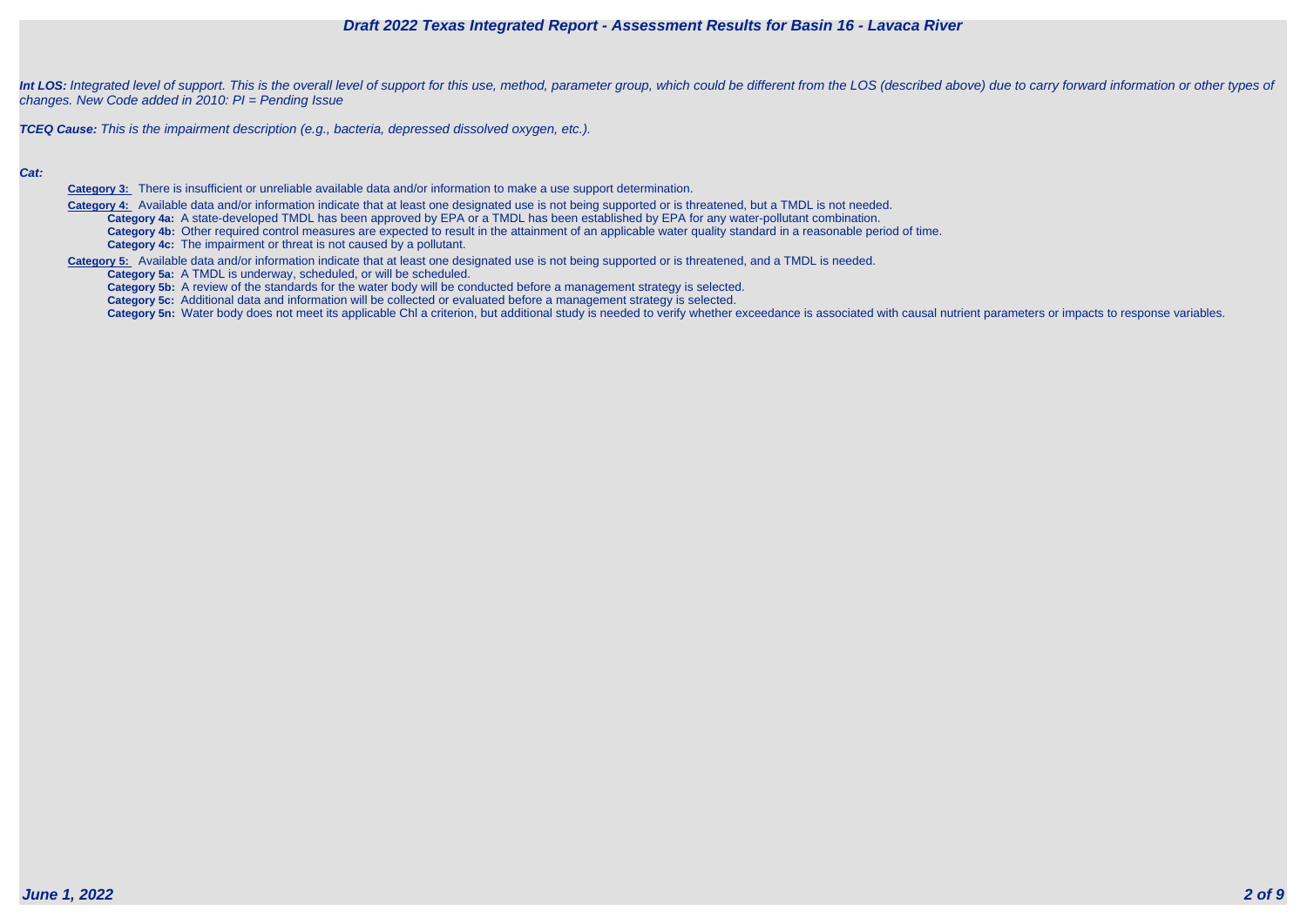|                    |                                       |                       | Seg ID: 1601 - Lavaca River Tidal | AU ID: 1601 02     |                 |                          |                      |              |                            |                         |        |          |            |                             |     |
|--------------------|---------------------------------------|-----------------------|-----------------------------------|--------------------|-----------------|--------------------------|----------------------|--------------|----------------------------|-------------------------|--------|----------|------------|-----------------------------|-----|
| <b>Use</b>         | <b>Method</b>                         | <b>Parameter</b>      | Start<br>Date                     | End<br><b>Date</b> | <b>Criteria</b> | #Data<br><b>Assessed</b> | ean Data<br>Assessed | #Exceedances | Mean<br><b>Exceedances</b> | DS.<br><b>Qualifier</b> | LOS CF |          | <b>LOS</b> | <b>TCEQ</b><br><b>Cause</b> | Cat |
| Aquatic Life Use   | Dissolved Oxygen grab minimum         | Dissolved oxygen Grab | 12/01/13                          | 11/30/20           |                 | 160                      |                      |              |                            | AD                      | FS.    | N FS     |            |                             |     |
|                    | Dissolved Oxygen grab screening level | Dissolved oxygen Grab | 12/01/13                          | 11/30/20           |                 | 160                      |                      |              | 3.97                       | AD                      | NC     | $N$ $NC$ |            |                             |     |
|                    |                                       |                       |                                   |                    |                 |                          |                      |              |                            |                         |        |          |            |                             |     |
|                    | High pH                               | pH                    | 12/01/13                          | 11/30/20           |                 | 160                      |                      |              | 9.14                       | AD                      | FS     | NFS      |            |                             |     |
| <b>General Use</b> | Low pH                                | pH                    | 12/01/13                          | 11/30/20           | 6.5             | 160                      |                      |              |                            | AD                      | FS.    | N FS     |            |                             |     |
|                    | <b>Water Temperature</b>              | Water temperature     | 12/01/13                          | 11/30/20           | 35              | 160                      |                      |              |                            | AD                      | FS     | $N$ FS   |            |                             |     |
|                    |                                       |                       |                                   |                    |                 |                          |                      |              |                            |                         |        |          |            |                             |     |

|                    |                                       |                       | Seg ID: 1601 - Lavaca River Tidal | AU ID: 1601 03            |                 |                          |                                     |              |                            |                               |           |                 |                                                                                      |                                        |
|--------------------|---------------------------------------|-----------------------|-----------------------------------|---------------------------|-----------------|--------------------------|-------------------------------------|--------------|----------------------------|-------------------------------|-----------|-----------------|--------------------------------------------------------------------------------------|----------------------------------------|
| <b>Use</b>         | <b>Method</b>                         | <b>Parameter</b>      | <b>Start</b><br><b>Date</b>       | <b>End</b><br><b>Date</b> | <b>Criteria</b> | #Data<br><b>Assessed</b> | <b>Mean Data</b><br><b>Assessed</b> | #Exceedances | Mean<br><b>Exceedances</b> | <b>DS</b><br><b>Qualifier</b> | LOS CF    |                 | $\begin{array}{c} \begin{array}{c} \text{int} \\ \text{LOS} \end{array} \end{array}$ | <b>TCEQ</b><br>$ $ Cat<br><b>Cause</b> |
| Aquatic Life Use   | Dissolved Oxygen grab minimum         | Dissolved oxygen Grab | 12/01/13                          | 11/30/20                  |                 | 80                       |                                     |              |                            | AD.                           | FS        | N               | <b>FS</b>                                                                            |                                        |
|                    | Dissolved Oxygen grab screening level | Dissolved oxygen Grab | 12/01/13                          | 11/30/20                  |                 | 80                       |                                     |              |                            | AD                            |           |                 | $NC$   $N$   $NC$                                                                    |                                        |
|                    |                                       |                       |                                   |                           |                 |                          |                                     |              |                            |                               |           |                 |                                                                                      |                                        |
|                    | High pH                               | pH                    | 12/01/13                          | 11/30/20                  |                 | 80                       |                                     |              | 9.7                        | AD.                           | <b>FS</b> | N               | - FS                                                                                 |                                        |
|                    | Low pH                                | pH                    | 12/01/13                          | 11/30/20                  | 6.5             | 80                       |                                     |              |                            | AD.                           | FS.       | N               | FS.                                                                                  |                                        |
| <b>General Use</b> |                                       | Total phosphorus      | 12/01/13                          | 11/30/20                  | 0.66            | 28                       |                                     |              |                            | AD                            | NC        | N               | INC.                                                                                 |                                        |
|                    | <b>Nutrient Screening Levels</b>      | Nitrate               | 12/01/13                          | 11/30/20                  | 1.1             | 28                       |                                     |              | 9.4                        | AD.                           | NC        | N               | $\overline{\phantom{a}}$ NC                                                          |                                        |
|                    |                                       | Ammonia               | 12/01/13                          | 11/30/20                  | 0.46            | 28                       |                                     |              |                            | AD.                           | NC        |                 | $N$ $NC$                                                                             |                                        |
|                    | <b>Water Temperature</b>              | Water temperature     | 12/01/13                          | 11/30/20                  | 35              | 80                       |                                     |              |                            | AD                            | <b>FS</b> | $\vert N \vert$ | <b>FS</b>                                                                            |                                        |
|                    |                                       |                       |                                   |                           |                 |                          |                                     |              |                            |                               |           |                 |                                                                                      |                                        |

| ean Data<br><b>DS</b><br><i>E</i> nd<br><b>Criteria</b><br>#Exceedances<br>Use<br><b>Method</b><br><b>Parameter</b><br><b>Qualifier</b><br><b>Data</b><br><b>Assessed</b><br><b>Exceedances</b><br>11/30/20<br>12/01/13<br>FS <sub>7</sub><br>Dissolved Oxygen grab minimum<br>Dissolved oxygen Grab<br>80<br>AD<br>FSINI<br>Aquatic Life Use<br>11/30/20<br>  NC<br>12/01/13<br><b>NC</b><br>80<br>AD<br>NI |                                       |                       | Seg ID: 1601A - Catfish Bayou | <b>AU ID: 1601A 01</b> |  |  |  |  |  |  |  |  |  |  |  |
|--------------------------------------------------------------------------------------------------------------------------------------------------------------------------------------------------------------------------------------------------------------------------------------------------------------------------------------------------------------------------------------------------------------|---------------------------------------|-----------------------|-------------------------------|------------------------|--|--|--|--|--|--|--|--|--|--|--|
|                                                                                                                                                                                                                                                                                                                                                                                                              | Cat                                   |                       |                               |                        |  |  |  |  |  |  |  |  |  |  |  |
|                                                                                                                                                                                                                                                                                                                                                                                                              |                                       |                       |                               |                        |  |  |  |  |  |  |  |  |  |  |  |
|                                                                                                                                                                                                                                                                                                                                                                                                              | Dissolved Oxygen grab screening level | Dissolved oxygen Grab |                               |                        |  |  |  |  |  |  |  |  |  |  |  |

|                  |                                                                                                                                                                                                                                                       |                       | Seg ID: 1601B - Redfish Bayou | <b>AU ID: 1601B 01</b> |  |    |  |  |  |    |  |  |          |  |  |
|------------------|-------------------------------------------------------------------------------------------------------------------------------------------------------------------------------------------------------------------------------------------------------|-----------------------|-------------------------------|------------------------|--|----|--|--|--|----|--|--|----------|--|--|
| Use              | <b>TCEQ</b><br><b><i><u>BA</u></i></b><br><b>Mean Data</b><br>DS<br>#Data<br>End<br><b>Criteria</b><br><b>Method</b><br>#Exceedances<br><b>Parameter</b><br>Cat 1<br>Qualifier<br>$\sum_{n=1}^{\infty}$<br>Assesseı<br>Assessed<br><b>Exceedances</b> |                       |                               |                        |  |    |  |  |  |    |  |  |          |  |  |
| Aquatic Life Use | Dissolved Oxygen grab minimum                                                                                                                                                                                                                         | Dissolved oxygen Grab | 12/01/13                      | 11/30/20               |  | 80 |  |  |  | AD |  |  |          |  |  |
|                  | Dissolved Oxygen grab screening level                                                                                                                                                                                                                 | Dissolved oxygen Grab | 12/01/13                      | 11/30/20               |  | 80 |  |  |  | AD |  |  | $N$   NC |  |  |

|                         |                                       |                       |          |             |               | Seg ID: 1601C - Dry Creek |         |            |    |                                |                                     |  |
|-------------------------|---------------------------------------|-----------------------|----------|-------------|---------------|---------------------------|---------|------------|----|--------------------------------|-------------------------------------|--|
|                         |                                       |                       |          |             |               | AU ID: 1601C 01           |         |            |    |                                |                                     |  |
|                         | <b>Method</b>                         | <b>Parameter</b>      |          | <b>D.L.</b> | <b>Criter</b> |                           | Mean Da | #Exceedanc | DS | LOS                            | <b>TCEQ Cause</b>                   |  |
| <b>Aquatic Life Use</b> | Dissolved Oxygen grab screening level | Dissolved oxygen Grab | 12/01/13 | 11/30/20    |               |                           |         |            |    | $\overline{\text{CS}}$<br>I NA | Depressed dissolved oxygen in water |  |
|                         |                                       |                       |          |             |               |                           |         |            |    |                                |                                     |  |

|                  |                                       | Seg ID: 1602 - Lavaca River Above Tidal |          | AU ID: 1602 02       |                 |     |           |              |                    |    |    |        |                   |     |
|------------------|---------------------------------------|-----------------------------------------|----------|----------------------|-----------------|-----|-----------|--------------|--------------------|----|----|--------|-------------------|-----|
| <b>Use</b>       | <b>Method</b>                         | <b>Parameter</b>                        |          | End i<br><b>1.1.</b> | <b>Criteria</b> |     | Mean Data | #Exceedances | <b>Exceedances</b> |    |    |        | <b>TCEQ Cause</b> | Cat |
| Aquatic Life Use | Dissolved Oxygen grab minimum         | Dissolved oxygen Grab                   | 12/01/13 | 11/30/20             |                 | 100 |           |              |                    | AD | FS | $N$ FS |                   |     |
|                  | Dissolved Oxygen grab screening level | Dissolved oxygen Grab                   | 12/01/13 | 11/30/20             |                 | 100 |           |              | 3.8                | AD | NC | $N$ NC |                   |     |
|                  |                                       |                                         |          |                      |                 |     |           |              |                    |    |    |        |                   |     |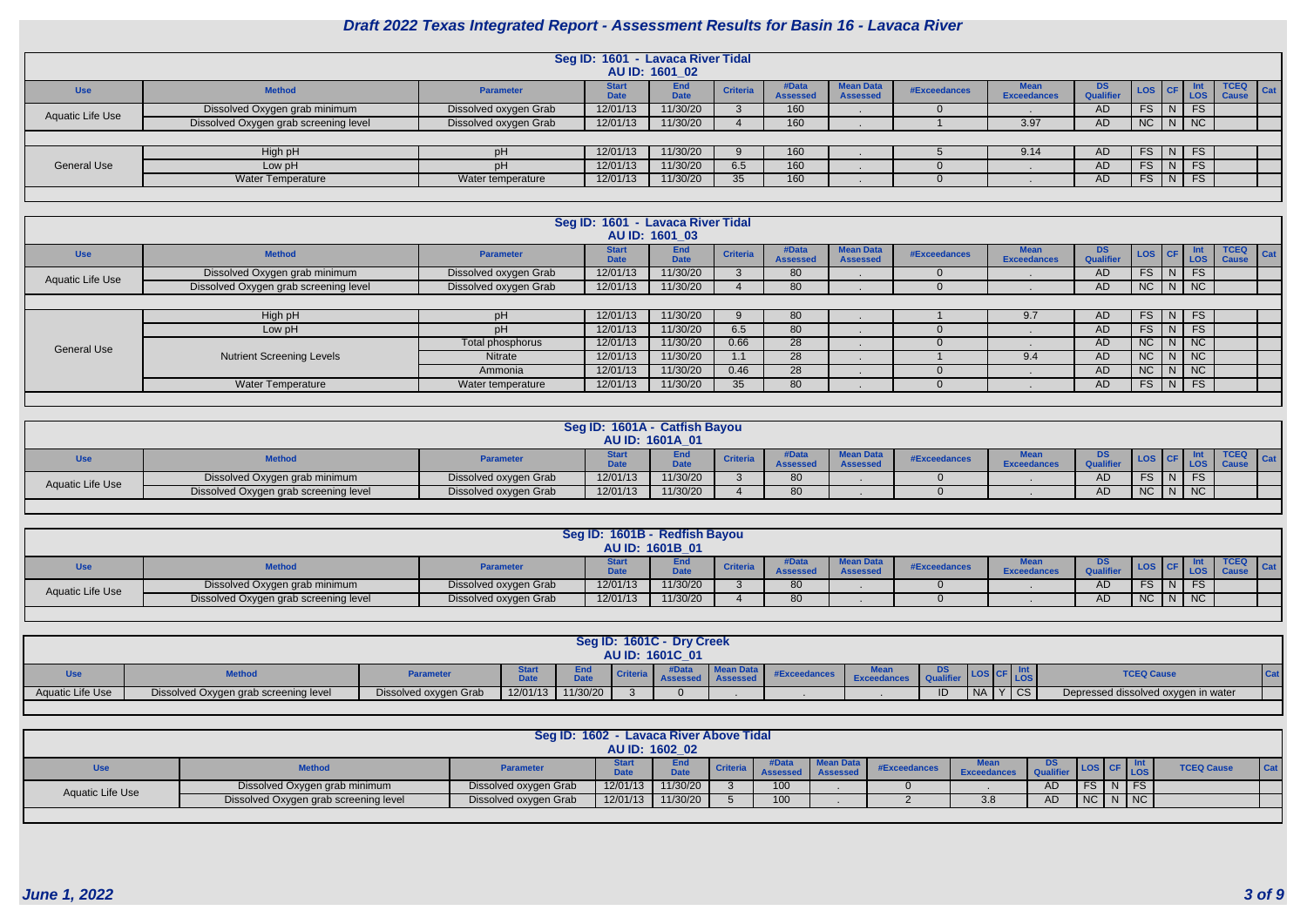|                                |                                           |                               | Seg ID: 1602 - Lavaca River Above Tidal | AU ID: 1602 02            |                  |                          |                                     |                |                                   |                 |                                     |          |                   |     |
|--------------------------------|-------------------------------------------|-------------------------------|-----------------------------------------|---------------------------|------------------|--------------------------|-------------------------------------|----------------|-----------------------------------|-----------------|-------------------------------------|----------|-------------------|-----|
| <b>Use</b>                     | <b>Method</b>                             | <b>Parameter</b>              | <b>Start</b><br><b>Date</b>             | <b>End</b><br><b>Date</b> | <b>Criteria</b>  | #Data<br><b>Assessed</b> | <b>Mean Data</b><br><b>Assessed</b> | #Exceedances   | <b>Mean</b><br><b>Exceedances</b> | DS<br>Qualifier | LOS CF Int                          |          | <b>TCEQ Cause</b> | Cat |
|                                |                                           | <b>Total dissolved solids</b> | 12/01/13                                | 11/30/20                  | 700              | 189                      | 388.96                              | 0              |                                   | AD.             | FS                                  | $N$ FS   |                   |     |
|                                | <b>Dissolved Solids</b>                   | Sulfate                       | 12/01/13                                | 11/30/20                  | 100 <sub>1</sub> | 75                       | 18.09                               | 0              |                                   | AD              | <b>FS</b>                           | $N$ FS   |                   |     |
|                                |                                           | Chloride                      | 12/01/13                                | 11/30/20                  | 200              | 75                       | 62.35                               | $\overline{0}$ |                                   | AD              | FS                                  | $N$ FS   |                   |     |
|                                | High pH                                   | pH                            | 12/01/13                                | 11/30/20                  |                  | 100                      |                                     | U              |                                   | AD              | FS                                  | $N$ FS   |                   |     |
| <b>General Use</b>             | Low pH                                    | pH                            | 12/01/13                                | 11/30/20                  | 6.5              | 100                      |                                     |                |                                   | AD.             | FS                                  | $N$ FS   |                   |     |
|                                |                                           | Total phosphorus              | 12/01/13                                | 11/30/20                  | 0.69             | 47                       |                                     |                |                                   | AD              | NC                                  | $N$ NC   |                   |     |
|                                | <b>Nutrient Screening Levels</b>          | Nitrate                       | 12/01/13                                | 11/30/20                  | 1.95             | 68                       |                                     |                |                                   | AD              | $NC$ $N$ $NC$                       |          |                   |     |
|                                |                                           | Ammonia                       | 12/01/13                                | 11/30/20                  | 0.33             | 68                       |                                     |                | 0.58                              | AD              | NC                                  | $N$ $NC$ |                   |     |
|                                | <b>Water Temperature</b>                  | Water temperature             | 12/01/13                                | 11/30/20                  | 32.8             | 100 <sub>1</sub>         |                                     | $\mathbf{U}$   |                                   | AD              | $\mid$ FS $\mid$ N $\mid$ FS $\mid$ |          |                   |     |
|                                |                                           |                               |                                         |                           |                  |                          |                                     |                |                                   |                 |                                     |          |                   |     |
| <b>Public Water Supply Use</b> | Surface Water HH criteria for PWS average | Nitrate                       | 12/01/13                                | 11/30/20                  | 10               | 104                      | 0.15                                |                |                                   | AD              | $FS$ N FS                           |          |                   |     |
|                                |                                           |                               |                                         |                           |                  |                          |                                     |                |                                   |                 |                                     |          |                   |     |
| <b>Recreation Use</b>          | <b>Bacteria Geomean</b>                   | E. coli                       | 12/01/13                                | 11/30/20                  | 126              | 65                       | 197.95                              |                |                                   | AD              | $ NS $ $N$ $NS$                     |          | Bacteria in water | 5a  |
|                                |                                           |                               |                                         |                           |                  |                          |                                     |                |                                   |                 |                                     |          |                   |     |

|                                |                                           |                        | Seg ID: 1602 - Lavaca River Above Tidal |                           |                 |                          |                                     |                     |                            |                        |           |                       |                   |     |
|--------------------------------|-------------------------------------------|------------------------|-----------------------------------------|---------------------------|-----------------|--------------------------|-------------------------------------|---------------------|----------------------------|------------------------|-----------|-----------------------|-------------------|-----|
|                                |                                           |                        |                                         | AU ID: 1602 03            |                 |                          |                                     |                     |                            |                        |           |                       |                   |     |
| <b>Use</b>                     | <b>Method</b>                             | <b>Parameter</b>       | <b>Start</b><br><b>Date</b>             | <b>End</b><br><b>Date</b> | <b>Criteria</b> | #Data<br><b>Assessed</b> | <b>Mean Data</b><br><b>Assessed</b> | <b>#Exceedances</b> | Mean<br><b>Exceedances</b> | <b>DS</b><br>Qualifier | LOS CF    | $\frac{Int}{LOS}$     | <b>TCEQ Cause</b> | Cat |
| Aquatic Life Use               | Dissolved Oxygen grab minimum             | Dissolved oxygen Grab  | 12/01/13                                | 11/30/20                  |                 | 64                       |                                     | $\Omega$            |                            | AD.                    | FS        | $N$ FS                |                   |     |
|                                | Dissolved Oxygen grab screening level     | Dissolved oxygen Grab  | 12/01/13                                | 11/30/20                  |                 | 64                       |                                     | $\Omega$            |                            | AD                     | NC        | $N$ NC                |                   |     |
|                                |                                           |                        |                                         |                           |                 |                          |                                     |                     |                            |                        |           |                       |                   |     |
|                                |                                           | Sulfate                | 12/01/13                                | 11/30/20                  | 100             | 75                       | 18.09                               | $\overline{0}$      |                            | AD                     | FS        | $N$ FS                |                   |     |
|                                | <b>Dissolved Solids</b>                   | Total dissolved solids | 12/01/13                                | 11/30/20                  | 700             | 189                      | 388.96                              | $\mathbf{0}$        |                            | AD                     | FS        | $N$ FS                |                   |     |
|                                |                                           | Chloride               | 12/01/13                                | 11/30/20                  | 200             | 75                       | 62.35                               | $\Omega$            |                            | AD                     | FS        | $N$ FS                |                   |     |
|                                | High pH                                   | pH                     | 12/01/13                                | 11/30/20                  |                 | 64                       |                                     | $\overline{0}$      |                            | AD                     | FS        | $N$ FS                |                   |     |
| <b>General Use</b>             | Low pH                                    | pH                     | 12/01/13                                | 11/30/20                  | 6.5             | 64                       |                                     | $\Omega$            |                            | AD.                    | FS        | $\mid N \mid FS \mid$ |                   |     |
|                                |                                           | <b>Nitrate</b>         | 12/01/13                                | 11/30/20                  | 1.95            | 39                       |                                     | $\mathbf 0$         |                            | AD                     | NC        | $N$   NC              |                   |     |
|                                | <b>Nutrient Screening Levels</b>          | Total phosphorus       | 12/01/13                                | 11/30/20                  | 0.69            | 28                       |                                     | $\Omega$            |                            | AD.                    | NC        | $N$   NC              |                   |     |
|                                |                                           | Ammonia                | 12/01/13                                | 11/30/20                  | 0.33            | 39                       |                                     | $\Omega$            |                            | AD.                    | NC        | $N$ NC                |                   |     |
|                                | <b>Water Temperature</b>                  | Water temperature      | 12/01/13                                | 11/30/20                  | 32.8            | 64                       |                                     | $\overline{0}$      |                            | AD                     | FS        | $\mid N \mid FS \mid$ |                   |     |
|                                |                                           |                        |                                         |                           |                 |                          |                                     |                     |                            |                        |           |                       |                   |     |
| <b>Public Water Supply Use</b> | Surface Water HH criteria for PWS average | Nitrate                | 12/01/13                                | 11/30/20                  |                 | 104                      | 0.15                                |                     |                            | AD                     |           | $FS$ N FS             |                   |     |
|                                |                                           |                        |                                         |                           |                 |                          |                                     |                     |                            |                        |           |                       |                   |     |
| <b>Recreation Use</b>          | <b>Bacteria Geomean</b>                   | E. coli                | 12/01/13                                | 11/30/20                  | 126             | 39                       | 188.83                              |                     |                            | AD                     | <b>NS</b> | <b>NS</b><br>N.       | Bacteria in water | 4a  |
|                                |                                           |                        |                                         |                           |                 |                          |                                     |                     |                            |                        |           |                       |                   |     |

|                       |                                       |                       |                             | Seg ID: 1602B - Rocky Creek |                 |                          |                                     |              |                            |                 |               |                                  |     |
|-----------------------|---------------------------------------|-----------------------|-----------------------------|-----------------------------|-----------------|--------------------------|-------------------------------------|--------------|----------------------------|-----------------|---------------|----------------------------------|-----|
|                       |                                       |                       |                             |                             | AU ID: 1602B 01 |                          |                                     |              |                            |                 |               |                                  |     |
| <b>Use</b>            | <b>Method</b>                         | <b>Parameter</b>      | <b>Start</b><br><b>Date</b> | End<br><b>Date</b>          | <b>Criteria</b> | #Data<br><b>Assessed</b> | <b>Mean Data</b><br><b>Assessed</b> | #Exceedances | lean<br><b>Exceedances</b> | DS<br>Qualifier | LOS CF LOS    | <b>TCEQ Cause</b>                | Cat |
| Aquatic Life Use      | Dissolved Oxygen grab minimum         | Dissolved oxygen Grab | 12/01/13                    | 11/30/20                    |                 | 25                       |                                     |              |                            | AD.             | $FS$ $N$ $FS$ |                                  |     |
|                       | Dissolved Oxygen grab screening level | Dissolved oxygen Grab | 12/01/13                    | 11/30/20                    |                 | 25                       |                                     |              |                            | <b>AD</b>       | NC N NC       |                                  |     |
|                       |                                       |                       |                             |                             |                 |                          |                                     |              |                            |                 |               |                                  |     |
|                       |                                       | Total phosphorus      | 12/01/13                    | 11/30/20                    | 0.69            | 19                       |                                     |              | 0.91                       | AD.             | CS N CS       | <b>Total Phosphorus in water</b> |     |
| <b>General Use</b>    | <b>Nutrient Screening Levels</b>      | <b>Nitrate</b>        | 12/01/13                    | 11/30/20                    | 1.95            | 25                       |                                     |              |                            | AD.             | NC N NC       |                                  |     |
|                       |                                       | Ammonia               | 12/01/13                    | 11/30/20                    | 0.33            | 25                       |                                     |              |                            | <b>AD</b>       | $N$ C $N$ $N$ |                                  |     |
|                       |                                       |                       |                             |                             |                 |                          |                                     |              |                            |                 |               |                                  |     |
| <b>Recreation Use</b> | <b>Bacteria Geomean</b>               | E. coli               | 12/01/13                    | 11/30/20                    | 126             | 25                       | 339.83                              |              |                            | AD.             | NS N NS       | Bacteria in water                | 4a  |
|                       |                                       |                       |                             |                             |                 |                          |                                     |              |                            |                 |               |                                  |     |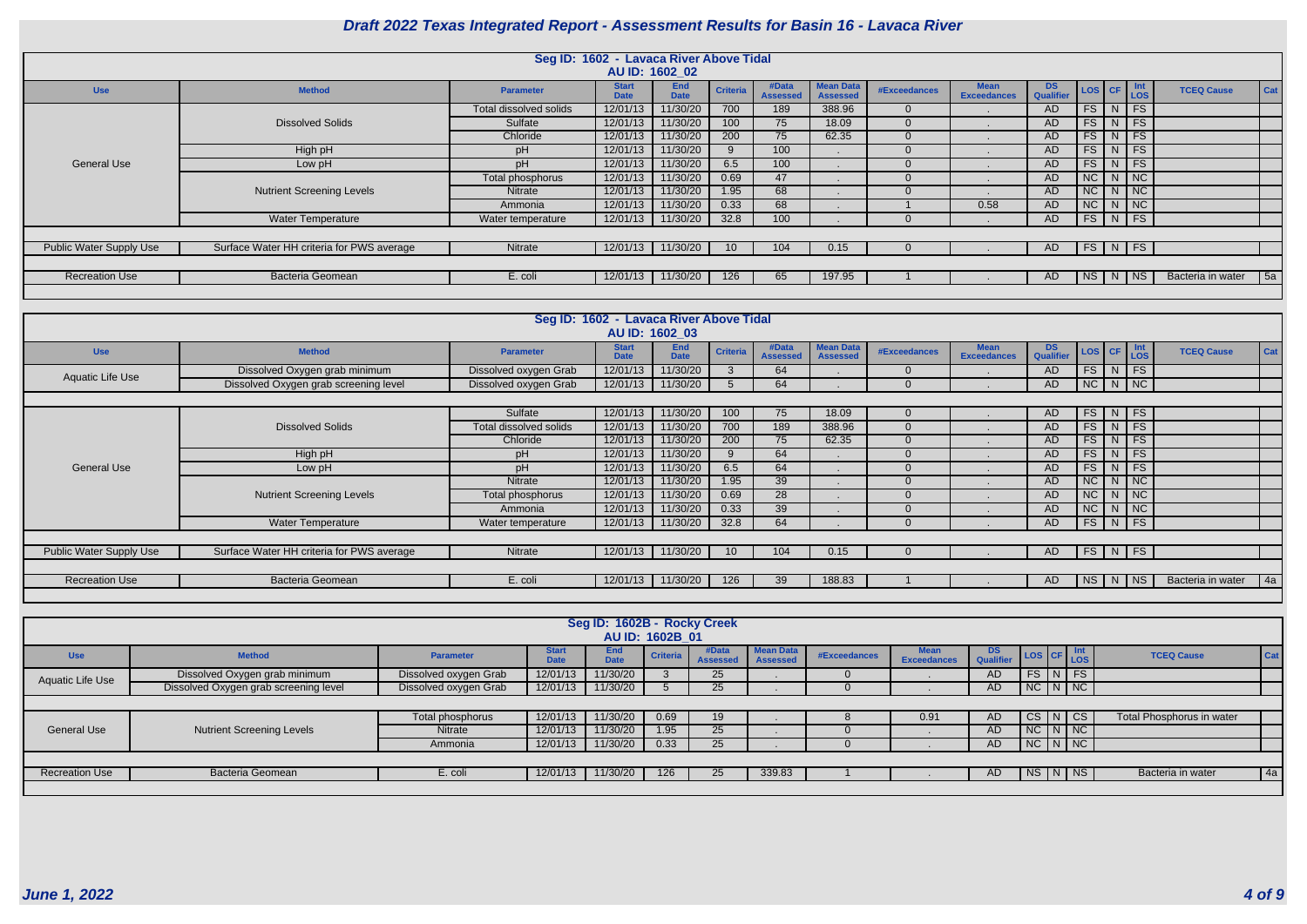|                  |                               |                           |             | Seg ID: 1602C - |  |                 |                  | - Lavaca River Above Campbell Branch |      |    |           |  |      |                                     |            |
|------------------|-------------------------------|---------------------------|-------------|-----------------|--|-----------------|------------------|--------------------------------------|------|----|-----------|--|------|-------------------------------------|------------|
|                  |                               |                           |             |                 |  | AU ID: 1602C 01 |                  |                                      |      |    |           |  |      |                                     |            |
|                  | <b>Method</b>                 | Parameter                 | <b>DALA</b> | <b>1.1.</b>     |  |                 | <b>Mean Data</b> | #Exceedances                         | Mean | א. |           |  | LOS  | <b>TCEQ Cause</b>                   | <b>Cat</b> |
| Aquatic Life Use | Dissolved Oxygen 24hr average | Dissolved oxygen 24hr Avg | 12/01/13    | 11/30/20        |  |                 |                  |                                      |      | ID | <b>NA</b> |  | I NS | Depressed dissolved oxygen in water | 5c/        |
|                  |                               |                           |             |                 |  |                 |                  |                                      |      |    |           |  |      |                                     |            |

|                         |                               |                           |                            | Seg ID: 1602C - |                 | - Lavaca River Above Campbell Branch |             |     |                      |           |           |                                     |       |
|-------------------------|-------------------------------|---------------------------|----------------------------|-----------------|-----------------|--------------------------------------|-------------|-----|----------------------|-----------|-----------|-------------------------------------|-------|
|                         |                               |                           |                            |                 | AU ID: 1602C 02 |                                      |             |     |                      |           |           |                                     |       |
|                         | <b>Method</b>                 | <b>Parameter</b>          | <b>Jual</b><br><b>Date</b> | <b>Data</b>     |                 | <b>#Exceedances</b>                  | <b>Mear</b> | טש. | $\blacksquare$ LOS . |           |           | <b>TCEQ Cause</b>                   | Cat   |
| <b>Aquatic Life Use</b> | Dissolved Oxygen 24hr average | Dissolved oxygen 24hr Avg | 12/01/13                   | 11/30/20        |                 |                                      |             | ID  | <b>NA</b>            | $\lambda$ | <b>NS</b> | Depressed dissolved oxygen in water | $-5c$ |
|                         |                               |                           |                            |                 |                 |                                      |             |     |                      |           |           |                                     |       |

|                    |                                       |                       | Seg ID: 1603 - Navidad River Tidal | AU ID: 1603 01            |                 |                          |                                     |              |                                   |                        |             |                    |            |                                     |
|--------------------|---------------------------------------|-----------------------|------------------------------------|---------------------------|-----------------|--------------------------|-------------------------------------|--------------|-----------------------------------|------------------------|-------------|--------------------|------------|-------------------------------------|
| <b>Use</b>         | <b>Method</b>                         | <b>Parameter</b>      | <b>Start</b><br>Date               | <b>End</b><br><b>Date</b> | <b>Criteria</b> | #Data<br><b>Assessed</b> | <b>Mean Data</b><br><b>Assessed</b> | #Exceedances | <b>Mean</b><br><b>Exceedances</b> | <b>DS</b><br>Qualifier |             |                    | LOS CF LOS | <b>TCEQ</b><br>$\vert$ Cat<br>Cause |
| Aquatic Life Use   | Dissolved Oxygen grab minimum         | Dissolved oxygen Grab | 12/01/13                           | 11/30/20                  |                 | 80                       |                                     |              |                                   | AD                     | <b>FS</b>   | $\overline{N}$     | <b>FS</b>  |                                     |
|                    | Dissolved Oxygen grab screening level | Dissolved oxygen Grab | 12/01/13                           | 11/30/20                  |                 | 80                       |                                     |              | 3.3                               | AD                     | NC   N   NC |                    |            |                                     |
|                    |                                       |                       |                                    |                           |                 |                          |                                     |              |                                   |                        |             |                    |            |                                     |
|                    | High pH                               | pH                    | 12/01/13                           | 11/30/20                  |                 | 80                       |                                     |              | 9.27                              | AD.                    | <b>FS</b>   | $\vert N \vert$ FS |            |                                     |
|                    | Low pH                                | pH                    | 12/01/13                           | 11/30/20                  | 6.5             | 80                       |                                     |              |                                   | AD.                    | FS          | -N                 | <b>FS</b>  |                                     |
| <b>General Use</b> |                                       | Total phosphorus      | 12/01/13                           | 11/30/20                  | 0.66            | 28                       |                                     |              |                                   | AD.                    | NC          |                    | NC         |                                     |
|                    | <b>Nutrient Screening Levels</b>      | Nitrate               | 12/01/13                           | 11/30/20                  |                 | 28                       |                                     |              | 5.5                               | AD.                    | <b>NC</b>   |                    | NC         |                                     |
|                    |                                       | Ammonia               | 12/01/13                           | 11/30/20                  | 0.46            | 28                       |                                     |              |                                   | AD.                    | NC          |                    | NC         |                                     |
|                    | <b>Water Temperature</b>              | Water temperature     | 12/01/13                           | 11/30/20                  | 32.8            | 80                       |                                     |              | 34.3                              | AD                     | FS.         | $\Box$ N $\Box$    | <b>FS</b>  |                                     |
|                    |                                       |                       |                                    |                           |                 |                          |                                     |              |                                   |                        |             |                    |            |                                     |

|                         |                                           |                        | Seg ID: 1604 - Lake Texana<br>AU ID: 1604 01 |                           |                 |                          |                                     |              |                                   |                  |                       |        |                             |                                    |
|-------------------------|-------------------------------------------|------------------------|----------------------------------------------|---------------------------|-----------------|--------------------------|-------------------------------------|--------------|-----------------------------------|------------------|-----------------------|--------|-----------------------------|------------------------------------|
| <b>Use</b>              | <b>Method</b>                             | <b>Parameter</b>       | <b>Start</b><br><b>Date</b>                  | <b>End</b><br><b>Date</b> | <b>Criteria</b> | #Data<br><b>Assessed</b> | <b>Mean Data</b><br><b>Assessed</b> | #Exceedances | <b>Mean</b><br><b>Exceedances</b> | DS.<br>Qualifier | LOS CF                |        | Int<br><b>LOS</b>           | <b>TCEQ</b><br>Cat<br><b>Cause</b> |
| Aquatic Life Use        | Dissolved Oxygen grab minimum             | Dissolved oxygen Grab  | 12/01/13                                     | 11/30/20                  | 3               | 83                       |                                     | $\Omega$     |                                   | AD               | $FS$ $N$ $FS$         |        |                             |                                    |
|                         | Dissolved Oxygen grab screening level     | Dissolved oxygen Grab  | 12/01/13                                     | 11/30/20                  |                 | 83                       |                                     | 3            | 4.41                              | AD               | $NC$ $\mid N \mid NC$ |        |                             |                                    |
|                         |                                           |                        |                                              |                           |                 |                          |                                     |              |                                   |                  |                       |        |                             |                                    |
|                         |                                           | Chloride               | 12/01/13                                     | 11/30/20                  | 100             | 162                      | 14.92                               | $\Omega$     |                                   | AD.              | $FS$ $\vert N \vert$  |        | <b>FS</b>                   |                                    |
|                         | <b>Dissolved Solids</b>                   | Total dissolved solids | 12/01/13                                     | 11/30/20                  | 500             | 498                      | 124.73                              |              |                                   | AD               | $FS$ $N$              |        | FS                          |                                    |
|                         |                                           | Sulfate                | 12/01/13                                     | 11/30/20                  | 50              | 162                      | 5.54                                | $\Omega$     |                                   | AD.              | $FS$ $N$              |        | FS                          |                                    |
|                         | High pH                                   | pH                     | 12/01/13                                     | 11/30/20                  | $\alpha$        | 83                       |                                     |              | 9.2                               | AD               | FS                    | N      | <b>FS</b>                   |                                    |
| <b>General Use</b>      | Low pH                                    | pH                     | 12/01/13                                     | 11/30/20                  | 6.5             | 83                       |                                     |              | 6.3                               | AD               | FS                    | N      | FS                          |                                    |
|                         |                                           | Chlorophyll-a          | 12/01/13                                     | 11/30/20                  | 26.7            | 27                       |                                     |              |                                   | JQ               | NA                    | N   NA |                             |                                    |
|                         | <b>Nutrient Screening Levels</b>          | Ammonia                | 12/01/13                                     | 11/30/20                  | 0.11            | 27                       |                                     | 10           | 0.19                              | JQ               | NA                    | N      | $\overline{\phantom{a}}$ NA |                                    |
|                         |                                           | Total phosphorus       | 12/01/13                                     | 11/30/20                  | 0.2             | 27                       |                                     | 17           | 0.23                              | JQ               | NA                    | N      | $\overline{\phantom{a}}$ NA |                                    |
|                         |                                           | <b>Nitrate</b>         | 12/01/13                                     | 11/30/20                  | 0.37            | 27                       |                                     |              | 0.59                              | JQ               | NA                    | NNA    |                             |                                    |
|                         | <b>Water Temperature</b>                  | Water temperature      | 12/01/13                                     | 11/30/20                  | 33.9            | 83                       |                                     |              |                                   | AD               | $FS$ $\vert N \vert$  |        | FS                          |                                    |
|                         |                                           |                        |                                              |                           |                 |                          |                                     |              |                                   |                  |                       |        |                             |                                    |
| Public Water Supply Use | Surface Water HH criteria for PWS average | Nitrate                | 12/01/13                                     | 11/30/20                  | 10              | 162                      | 0.29                                |              |                                   | AD.              | $FS$ $N$              |        | FS                          |                                    |
|                         |                                           |                        |                                              |                           |                 |                          |                                     |              |                                   |                  |                       |        |                             |                                    |
| <b>Recreation Use</b>   | Bacteria Geomean                          | E. coli                | 12/01/13                                     | 11/30/20                  | 126             | 27                       | 5.89                                | $\Omega$     |                                   | AD.              | FS   N   FS           |        |                             |                                    |
|                         |                                           |                        |                                              |                           |                 |                          |                                     |              |                                   |                  |                       |        |                             |                                    |

|                  |                                       |                       | Seg ID: 1604 - Lake Texana<br>AU ID: 1604 02 |                           |                 |            |              |                        |    |                      |    |     |
|------------------|---------------------------------------|-----------------------|----------------------------------------------|---------------------------|-----------------|------------|--------------|------------------------|----|----------------------|----|-----|
| <b>Use</b>       | <b>Method</b>                         | <b>Parameter</b>      |                                              | <b>End</b><br><b>Date</b> | <b>Criteria</b> |            | #Exceedances | <b>MA --</b><br>Exceed |    |                      |    | Cat |
| Aquatic Life Use | Dissolved Oxygen grab minimum         | Dissolved oxygen Grab | 12/01/13                                     | 11/30/20                  |                 | <u>റ</u> െ |              |                        | AD | $FS$ $\vert N \vert$ | FS |     |
|                  | Dissolved Oxygen grab screening level | Dissolved oxygen Grab | 12/01/13                                     | 11/30/20                  |                 | $\circ$    |              | 4.43                   | AD | $NC$ $N$ $NC$        |    |     |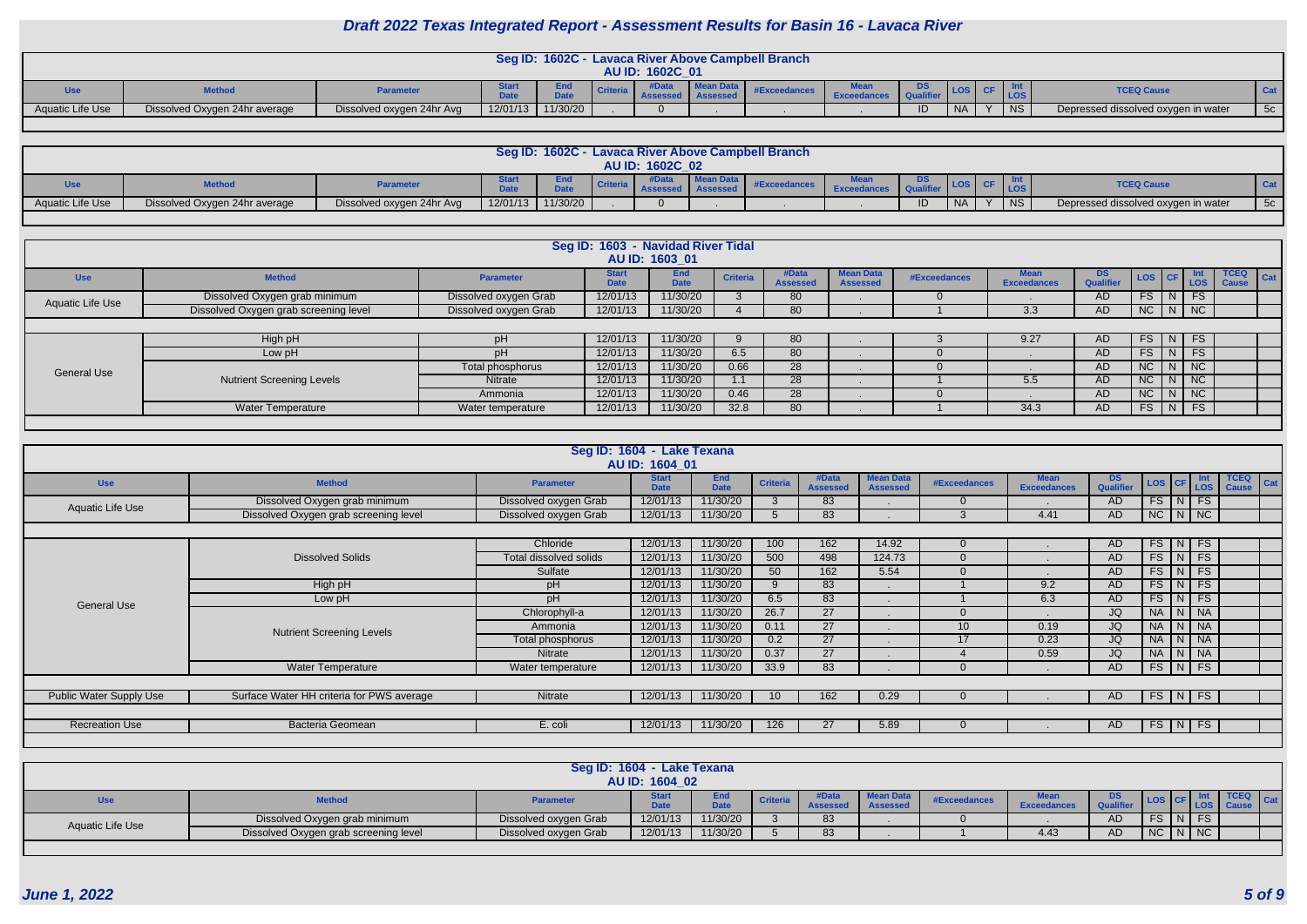|                                |                                           |                        | Seg ID: 1604 - Lake Texana<br>AU ID: 1604 02 |                           |                 |                          |                                     |              |                                   |                               |            |                     |                               |
|--------------------------------|-------------------------------------------|------------------------|----------------------------------------------|---------------------------|-----------------|--------------------------|-------------------------------------|--------------|-----------------------------------|-------------------------------|------------|---------------------|-------------------------------|
| <b>Use</b>                     | <b>Method</b>                             | <b>Parameter</b>       | <b>Start</b><br><b>Date</b>                  | <b>End</b><br><b>Date</b> | <b>Criteria</b> | #Data<br><b>Assessed</b> | <b>Mean Data</b><br><b>Assessed</b> | #Exceedances | <b>Mean</b><br><b>Exceedances</b> | <b>DS</b><br><b>Qualifier</b> | LOS CF LOS |                     | TCEQ  <br>Cat<br><b>Cause</b> |
|                                |                                           | Total dissolved solids | 12/01/13                                     | 11/30/20                  | 500             | 498                      | 124.73                              | $\Omega$     |                                   | AD.                           |            | $FS$ $N$ $FS$       |                               |
|                                | <b>Dissolved Solids</b>                   | Sulfate                | 12/01/13                                     | 11/30/20                  | 50              | 162                      | 5.54                                | $\Omega$     |                                   | AD.                           |            | $FS$ $N$ $FS$       |                               |
|                                |                                           | Chloride               | 12/01/13                                     | 11/30/20                  | 100             | 162                      | 14.92                               | $\Omega$     |                                   | AD                            |            | $FS$ $N$ $FS$       |                               |
|                                | High pH                                   | pH                     | 12/01/13                                     | 11/30/20                  |                 | 83                       |                                     |              | 9.5                               | AD                            |            | $FS$ $N$ $FS$       |                               |
| <b>General Use</b>             | Low pH                                    | pH                     | 12/01/13                                     | 11/30/20                  | 6.5             | 83                       |                                     |              | 5.5                               | AD                            | FS         | $N$ FS              |                               |
|                                |                                           | <b>Nitrate</b>         | 12/01/13                                     | 11/30/20                  | 0.37            | 27                       |                                     |              | 0.86                              | JQ                            |            | NA N NA             |                               |
|                                | <b>Nutrient Screening Levels</b>          | Total phosphorus       | 12/01/13                                     | 11/30/20                  | 0.2             | 27                       |                                     | 21           | 0.26                              | JQ                            |            | NA N NA             |                               |
|                                |                                           | Chlorophyll-a          | 12/01/13                                     | 11/30/20                  | 26.7            | 27                       |                                     |              |                                   | JQ                            |            | NA N NA             |                               |
|                                |                                           | Ammonia                | 12/01/13                                     | 11/30/20                  | 0.11            | 27                       |                                     | 10           | 0.19                              | JQ                            |            | NA N NA             |                               |
|                                | <b>Water Temperature</b>                  | Water temperature      | 12/01/13                                     | 11/30/20                  | 33.9            | 83                       |                                     | $\Omega$     |                                   | AD                            |            | $FS$ $N$ $FS$       |                               |
|                                |                                           |                        |                                              |                           |                 |                          |                                     |              |                                   |                               |            |                     |                               |
| <b>Public Water Supply Use</b> | Surface Water HH criteria for PWS average | Nitrate                | 12/01/13                                     | 11/30/20                  | 10              | 162                      | 0.29                                |              |                                   | AD.                           |            | $FS$ $N$ $FS$       |                               |
|                                |                                           |                        |                                              |                           |                 |                          |                                     |              |                                   |                               |            |                     |                               |
| <b>Recreation Use</b>          | Bacteria Geomean                          | E. coli                | 12/01/13                                     | 11/30/20                  | 126             | 27                       | 4.99                                |              |                                   | AD.                           |            | $FS \mid N \mid FS$ |                               |
|                                |                                           |                        |                                              |                           |                 |                          |                                     |              |                                   |                               |            |                     |                               |

|                                |                                           |                        | Seg ID: 1604 - Lake Texana<br>AU ID: 1604_03 |                           |                 |                          |                                     |               |                                   |                               |                  |               |                   |                                    |
|--------------------------------|-------------------------------------------|------------------------|----------------------------------------------|---------------------------|-----------------|--------------------------|-------------------------------------|---------------|-----------------------------------|-------------------------------|------------------|---------------|-------------------|------------------------------------|
| <b>Use</b>                     | <b>Method</b>                             | <b>Parameter</b>       | <b>Start</b><br><b>Date</b>                  | <b>End</b><br><b>Date</b> | <b>Criteria</b> | #Data<br><b>Assessed</b> | <b>Mean Data</b><br><b>Assessed</b> | #Exceedances  | <b>Mean</b><br><b>Exceedances</b> | <b>DS</b><br><b>Qualifier</b> | LOS   CF         |               | Int<br><b>LOS</b> | <b>TCEQ</b><br>Cat<br><b>Cause</b> |
| Aquatic Life Use               | Dissolved Oxygen grab minimum             | Dissolved oxygen Grab  | 12/01/13                                     | 11/30/20                  |                 | 83                       |                                     | $\Omega$      |                                   | AD                            | $FS$ $N$         |               | <b>FS</b>         |                                    |
|                                | Dissolved Oxygen grab screening level     | Dissolved oxygen Grab  | 12/01/13                                     | 11/30/20                  |                 | 83                       |                                     | $\Omega$      |                                   | AD.                           | $NC$ $N$ $NC$    |               |                   |                                    |
|                                |                                           |                        |                                              |                           |                 |                          |                                     |               |                                   |                               |                  |               |                   |                                    |
|                                |                                           | Total dissolved solids | 12/01/13                                     | 11/30/20                  | 500             | 498                      | 124.73                              | $\Omega$      |                                   | AD                            | $FS$ $N$ $FS$    |               |                   |                                    |
|                                | <b>Dissolved Solids</b>                   | Sulfate                | 12/01/13                                     | 11/30/20                  | 50              | 162                      | 5.54                                | $\Omega$      |                                   | AD                            |                  | $FS$ $N$ $FS$ |                   |                                    |
|                                |                                           | Chloride               | 12/01/13                                     | 11/30/20                  | 100             | 162                      | 14.92                               | $\Omega$      |                                   | AD                            |                  | $FS$ $N$ $FS$ |                   |                                    |
|                                | High pH                                   | pH                     | 12/01/13                                     | 11/30/20                  | <b>Q</b>        | 83                       |                                     | $\mathcal{D}$ | 9.5                               | AD.                           |                  | $FS$ $N$ $FS$ |                   |                                    |
| <b>General Use</b>             | Low pH                                    | pH                     | 12/01/13                                     | 11/30/20                  | 6.5             | 83                       |                                     |               | 6.3                               | AD                            | $FS$ $N$         |               | FS                |                                    |
|                                |                                           | Total phosphorus       | 12/01/13                                     | 11/30/20                  | 0.2             | 27                       |                                     | 14            | 0.23                              | JQ                            | NA N NA          |               |                   |                                    |
|                                | <b>Nutrient Screening Levels</b>          | Nitrate                | 12/01/13                                     | 11/30/20                  | 0.37            | 27                       |                                     |               | 0.58                              | JQ                            |                  | NA   N   NA   |                   |                                    |
|                                |                                           | Chlorophyll-a          | 12/01/13                                     | 11/30/20                  | 26.7            | 27                       |                                     | $\Omega$      |                                   | JQ                            |                  | NA   N   NA   |                   |                                    |
|                                |                                           | Ammonia                | 12/01/13                                     | 11/30/20                  | 0.11            | 27                       |                                     | 13            | 0.16                              | JQ7                           |                  | NA N NA       |                   |                                    |
|                                | <b>Water Temperature</b>                  | Water temperature      | 12/01/13                                     | 11/30/20                  | 33.9            | 83                       |                                     | $\Omega$      |                                   | AD                            | $FS$ $N$ $FS$    |               |                   |                                    |
|                                |                                           |                        |                                              |                           |                 |                          |                                     |               |                                   |                               |                  |               |                   |                                    |
| <b>Public Water Supply Use</b> | Surface Water HH criteria for PWS average | Nitrate                | 12/01/13                                     | 11/30/20                  | 10 <sup>°</sup> | 162                      | 0.29                                | $\Omega$      |                                   | AD                            | $FS$ $N$         |               | FS                |                                    |
|                                |                                           |                        |                                              |                           |                 |                          |                                     |               |                                   |                               |                  |               |                   |                                    |
| <b>Recreation Use</b>          | Bacteria Geomean                          | E. coli                | 12/01/13                                     | 11/30/20                  | 126             | 27                       | 2.89                                | $\Omega$      |                                   | AD.                           | $FS \mid N \mid$ |               | <b>FS</b>         |                                    |
|                                |                                           |                        |                                              |                           |                 |                          |                                     |               |                                   |                               |                  |               |                   |                                    |

|                    |                                       |                        | Seg ID: 1604 - Lake Texana<br>AU ID: 1604 04 |                    |                 |                          |                                     |              |                            |                         |                  |               |           |                             |  |
|--------------------|---------------------------------------|------------------------|----------------------------------------------|--------------------|-----------------|--------------------------|-------------------------------------|--------------|----------------------------|-------------------------|------------------|---------------|-----------|-----------------------------|--|
| <b>Use</b>         | <b>Method</b>                         | <b>Parameter</b>       | <b>Start</b><br><b>Data</b>                  | End<br><b>Date</b> | <b>Criteria</b> | #Data<br><b>Assessed</b> | <b>Mean Data</b><br><b>Assessed</b> | #Exceedances | Mean<br><b>Exceedances</b> | DS.<br><b>Qualifier</b> | LOS CF LOS       |               |           | TCEQ<br>Cat<br><b>Cause</b> |  |
| Aquatic Life Use   | Dissolved Oxygen grab minimum         | Dissolved oxygen Grab  | 12/01/13                                     | 11/30/20           |                 | 83                       |                                     |              |                            | AD.                     |                  | $FS$ $N$ $FS$ |           |                             |  |
|                    | Dissolved Oxygen grab screening level | Dissolved oxygen Grab  | 12/01/13                                     | 11/30/20           |                 | 83                       |                                     |              |                            | AD.                     | $N$ C $N$ $N$    |               |           |                             |  |
|                    |                                       |                        |                                              |                    |                 |                          |                                     |              |                            |                         |                  |               |           |                             |  |
|                    |                                       | Total dissolved solids | 12/01/13                                     | 11/30/20           | 500             | 498                      | 124.73                              |              |                            | AD.                     | $FS$ $N$ $FS$    |               |           |                             |  |
|                    | <b>Dissolved Solids</b>               | Sulfate                | 12/01/13                                     | 11/30/20           | 50              | 162                      | 5.54                                |              |                            | AD.                     | FS               | $N$ FS        |           |                             |  |
| <b>General Use</b> |                                       | Chloride               | 12/01/13                                     | 11/30/20           | 100             | 162                      | 14.92                               |              |                            | AD.                     |                  | $FS$ $N$ $FS$ |           |                             |  |
|                    | High pH                               | рH                     | 12/01/13                                     | 11/30/20           |                 | 83                       |                                     |              | 9.6                        | AD.                     | $FS$ $N$ $FS$    |               |           |                             |  |
|                    | Low pH                                | рH                     | 12/01/13                                     | 11/30/20           | 6.5             | 83                       |                                     |              | 6.45                       | AD.                     | $FS \mid N \mid$ |               | <b>FS</b> |                             |  |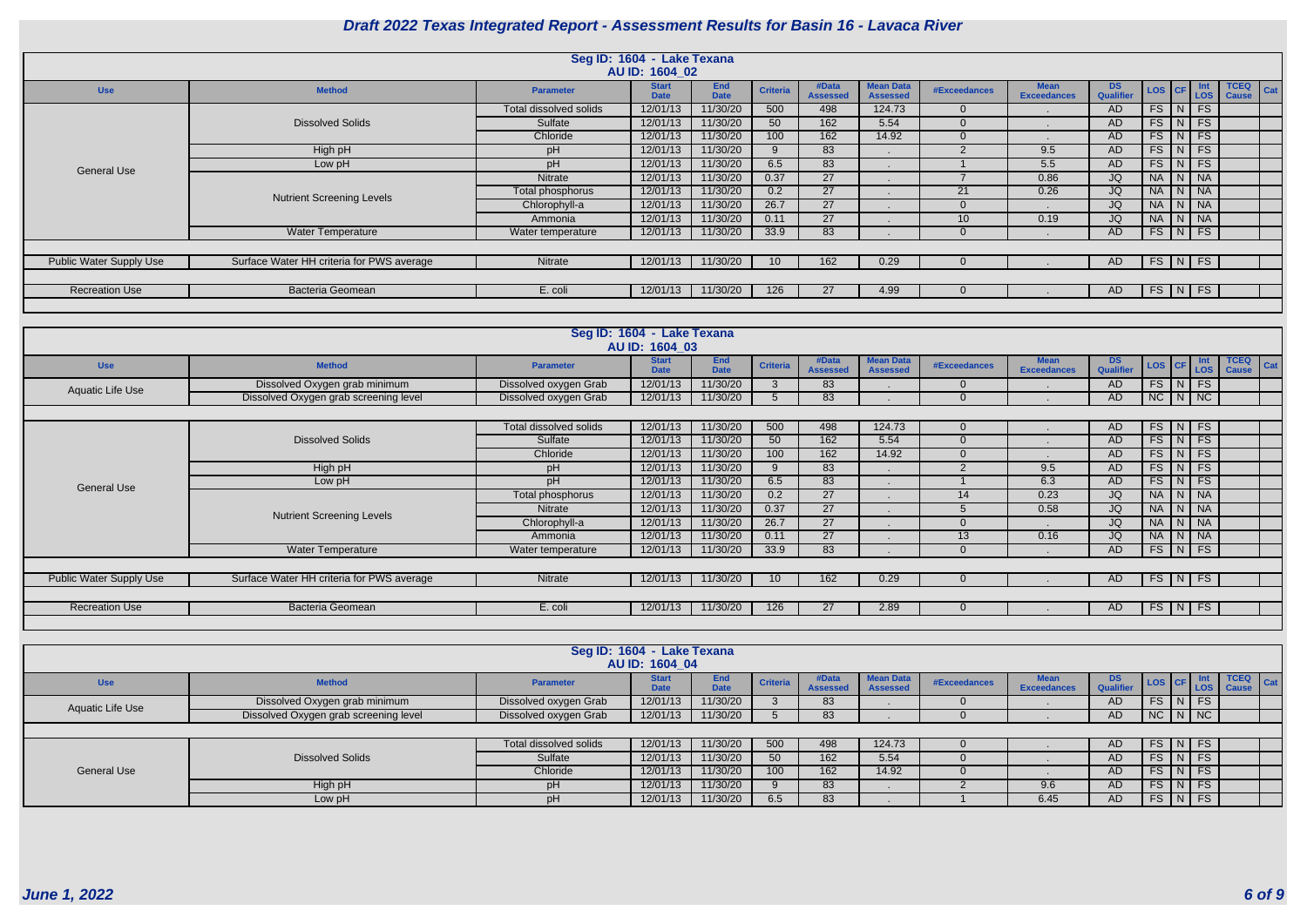|                         |                                           |                   | Seg ID: 1604 - Lake Texana<br>AU ID: 1604 04 |                    |                 |                          |                                     |              |                                   |                               |                                                                             |   |                             |                                    |
|-------------------------|-------------------------------------------|-------------------|----------------------------------------------|--------------------|-----------------|--------------------------|-------------------------------------|--------------|-----------------------------------|-------------------------------|-----------------------------------------------------------------------------|---|-----------------------------|------------------------------------|
| <b>Use</b>              | <b>Method</b>                             | <b>Parameter</b>  | <b>Start</b><br><b>Date</b>                  | End<br><b>Date</b> | <b>Criteria</b> | #Data<br><b>Assessed</b> | <b>Mean Data</b><br><b>Assessed</b> | #Exceedances | <b>Mean</b><br><b>Exceedances</b> | <b>DS</b><br><b>Qualifier</b> | $\left  \text{cos} \right  \text{CF} \right  \frac{\text{int}}{\text{LOS}}$ |   | lnt -                       | <b>TCEQ</b><br>Cat<br><b>Cause</b> |
|                         |                                           | Total phosphorus  | 12/01/13                                     | 11/30/20           | 0.2             | 27                       |                                     |              | 0.24                              | JQ                            | NA                                                                          |   | $\overline{\phantom{a}}$ NA |                                    |
|                         | <b>Nutrient Screening Levels</b>          | <b>Nitrate</b>    | 12/01/13                                     | 11/30/20           | 0.37            | 27                       |                                     |              | 0.63                              | JQ                            | NA                                                                          |   | I NA                        |                                    |
| <b>General Use</b>      |                                           | Chlorophyll-a     | 12/01/13                                     | 11/30/20           | 26.7            | 27                       |                                     |              |                                   | JQ                            | NA                                                                          | N | $\overline{\phantom{a}}$ NA |                                    |
|                         |                                           | Ammonia           | 12/01/13                                     | 11/30/20           | 0.11            | 27                       |                                     | 11           | 0.16                              | JQ                            | NA                                                                          |   | $\overline{\phantom{a}}$ NA |                                    |
|                         | <b>Water Temperature</b>                  | Water temperature | 12/01/13                                     | 11/30/20           | 33.9            | 83                       |                                     |              |                                   | AD                            | FS   N                                                                      |   | FS                          |                                    |
|                         |                                           |                   |                                              |                    |                 |                          |                                     |              |                                   |                               |                                                                             |   |                             |                                    |
| Public Water Supply Use | Surface Water HH criteria for PWS average | Nitrate           | 12/01/13                                     | 11/30/20           |                 | 162                      | 0.29                                |              |                                   | AD.                           | FS   N                                                                      |   | <b>FS</b>                   |                                    |
|                         |                                           |                   |                                              |                    |                 |                          |                                     |              |                                   |                               |                                                                             |   |                             |                                    |
| <b>Recreation Use</b>   | <b>Bacteria Geomean</b>                   | E. coli           | 12/01/13                                     | 11/30/20           | 126             | 27                       | 2.07                                |              |                                   | AD.                           | $FS$ $\vert N \vert$                                                        |   | <b>FS</b>                   |                                    |
|                         |                                           |                   |                                              |                    |                 |                          |                                     |              |                                   |                               |                                                                             |   |                             |                                    |

|                         |                                           |                        | Seg ID: 1604 - Lake Texana<br>AU ID: 1604 05 |                           |                 |                          |                                     |                     |                                   |                         |               |                                |                              |
|-------------------------|-------------------------------------------|------------------------|----------------------------------------------|---------------------------|-----------------|--------------------------|-------------------------------------|---------------------|-----------------------------------|-------------------------|---------------|--------------------------------|------------------------------|
| <b>Use</b>              | <b>Method</b>                             | <b>Parameter</b>       | <b>Start</b><br><b>Date</b>                  | <b>End</b><br><b>Date</b> | <b>Criteria</b> | #Data<br><b>Assessed</b> | <b>Mean Data</b><br><b>Assessed</b> | <b>#Exceedances</b> | <b>Mean</b><br><b>Exceedances</b> | DS.<br><b>Qualifier</b> | LOS   CF      | <b>Int</b><br>LOS <sup>1</sup> | $TCEQ$ $Cat$<br><b>Cause</b> |
| Aquatic Life Use        | Dissolved Oxygen grab minimum             | Dissolved oxygen Grab  | 12/01/13                                     | 11/30/20                  |                 | 166                      |                                     | $\Omega$            |                                   | AD                      |               | $FS$ $N$ $FS$                  |                              |
|                         | Dissolved Oxygen grab screening level     | Dissolved oxygen Grab  | 12/01/13                                     | 11/30/20                  |                 | 166                      |                                     | $\Omega$            |                                   | AD.                     | $NC$ $N$ $NC$ |                                |                              |
|                         |                                           |                        |                                              |                           |                 |                          |                                     |                     |                                   |                         |               |                                |                              |
|                         |                                           | Sulfate                | 12/01/13                                     | 11/30/20                  | 50              | 162                      | 5.54                                | $\Omega$            |                                   | AD.                     |               | $FS\mid N \mid FS$             |                              |
|                         | <b>Dissolved Solids</b>                   | Total dissolved solids | 12/01/13                                     | 11/30/20                  | 500             | 498                      | 124.73                              | $\Omega$            |                                   | AD.                     |               | $FS$ $N$ $FS$                  |                              |
|                         |                                           | Chloride               | 12/01/13                                     | 11/30/20                  | 100             | 162                      | 14.92                               | $\Omega$            |                                   | AD.                     |               | $FS$ $N$ $FS$                  |                              |
|                         | High pH                                   | рH                     | 12/01/13                                     | 11/30/20                  |                 | 166                      |                                     |                     | 9.65                              | AD.                     |               | $FS$ $N$ $FS$                  |                              |
| <b>General Use</b>      | Low pH                                    | pH                     | 12/01/13                                     | 11/30/20                  | 6.5             | 166                      |                                     |                     | 6.4                               | AD                      | FS            | FS<br>$\vert N \vert$          |                              |
|                         |                                           | <b>Nitrate</b>         | 12/01/13                                     | 11/30/20                  | 0.37            | 54                       |                                     | 16                  | 0.66                              | JQ                      | NA            | N   NA                         |                              |
|                         | <b>Nutrient Screening Levels</b>          | Chlorophyll-a          | 12/01/13                                     | 11/30/20                  | 26.7            | 54                       |                                     | $\Omega$            |                                   | JQ                      |               | NA N NA                        |                              |
|                         |                                           | Ammonia                | 12/01/13                                     | 11/30/20                  | 0.11            | 54                       |                                     | 19                  | 0.19                              | JQ                      |               | NA N NA                        |                              |
|                         |                                           | Total phosphorus       | 12/01/13                                     | 11/30/20                  | 0.2             | 54                       |                                     | 17                  | 0.23                              | JQ                      |               | NA   N   NA                    |                              |
|                         | <b>Water Temperature</b>                  | Water temperature      | 12/01/13                                     | 11/30/20                  | 33.9            | 166                      |                                     | $\Omega$            |                                   | AD.                     | $FS$ $N$ $FS$ |                                |                              |
|                         |                                           |                        |                                              |                           |                 |                          |                                     |                     |                                   |                         |               |                                |                              |
| Public Water Supply Use | Surface Water HH criteria for PWS average | Nitrate                | 12/01/13                                     | 11/30/20                  | 10 <sup>°</sup> | 162                      | 0.29                                | $\Omega$            |                                   | AD                      | $FS$ $N$ $FS$ |                                |                              |
|                         |                                           |                        |                                              |                           |                 |                          |                                     |                     |                                   |                         |               |                                |                              |

|                    |                                       |                       | Seg ID: 1604A - East Mustang Creek | AU ID: 1604A 01 |                 |                          |                                     |                     |                                   |                         |           |                             |                                            |
|--------------------|---------------------------------------|-----------------------|------------------------------------|-----------------|-----------------|--------------------------|-------------------------------------|---------------------|-----------------------------------|-------------------------|-----------|-----------------------------|--------------------------------------------|
| <b>Use</b>         | <b>Method</b>                         | <b>Parameter</b>      | Start<br><b>Date</b>               | End<br>Dota     | <b>Criteria</b> | #Data<br><b>Assessed</b> | <b>Mean Data</b><br><b>Assessed</b> | <b>#Exceedances</b> | <b>Mean</b><br><b>Exceedances</b> | DS.<br><b>Qualifier</b> |           |                             | <b>TCEQ</b><br>$ $ Cat<br>LOS CF LOS Cause |
| Aquatic Life Use   | Dissolved Oxygen grab minimum         | Dissolved oxygen Grab | 12/01/13                           | 11/30/20        |                 | 76                       |                                     |                     | 2.6                               | AD                      | <b>FS</b> | <b>FS</b>                   |                                            |
|                    | Dissolved Oxygen grab screening level | Dissolved oxygen Grab | 12/01/13                           | 11/30/20        |                 | 76                       |                                     |                     | 3.13                              | AD                      |           | $NC$ $N$ $NC$               |                                            |
|                    |                                       |                       |                                    |                 |                 |                          |                                     |                     |                                   |                         |           |                             |                                            |
|                    |                                       | Total phosphorus      | 12/01/13                           | 11/30/20        | 0.69            | <b>27</b>                |                                     |                     | 0.75                              | AD.                     |           | $NC$   $N$   $NC$           |                                            |
| <b>General Use</b> | <b>Nutrient Screening Levels</b>      | Nitrate               | 12/01/13                           | 11/30/20        | 1.95            | 27                       |                                     |                     | 7.48                              | AD.                     | NC        | $\overline{\phantom{a}}$ NC |                                            |
|                    |                                       | Ammonia               | 12/01/13                           | 11/30/20        | 0.33            | 27                       |                                     |                     |                                   | AD                      |           | $NC$ $N$ $NC$               |                                            |
|                    |                                       |                       |                                    |                 |                 |                          |                                     |                     |                                   |                         |           |                             |                                            |

|                    |                                       |                       | Seg ID: 1604B - West Mustang Creek | AU ID: 1604B 01 |                 |                          |                                     |              |                                   |                         |           |   |            |                             |             |
|--------------------|---------------------------------------|-----------------------|------------------------------------|-----------------|-----------------|--------------------------|-------------------------------------|--------------|-----------------------------------|-------------------------|-----------|---|------------|-----------------------------|-------------|
| <b>Use</b>         | <b>Method</b>                         | <b>Parameter</b>      | <b>Start</b>                       | End<br>Date     | <b>Criteria</b> | #Data<br><b>Assessed</b> | <b>Mean Data</b><br><b>Assessed</b> | #Exceedances | <b>Mean</b><br><b>Exceedances</b> | DS.<br><b>Qualifier</b> | LOS CF    |   | <b>LOS</b> | <b>TCEQ</b><br><b>Cause</b> | $\vert$ Cat |
| Aquatic Life Use   | Dissolved Oxygen grab minimum         | Dissolved oxygen Grab | 12/01/13                           | 11/30/20        |                 | 75                       |                                     |              |                                   | <b>AD</b>               | <b>FS</b> |   | <b>FS</b>  |                             |             |
|                    | Dissolved Oxygen grab screening level | Dissolved oxygen Grab | 12/01/13                           | 11/30/20        |                 | 75                       |                                     |              | 3.97                              | AD                      | NC        | N | NC         |                             |             |
|                    |                                       |                       |                                    |                 |                 |                          |                                     |              |                                   |                         |           |   |            |                             |             |
|                    |                                       | Total phosphorus      | 12/01/13                           | 11/30/20        | 0.69            | 27                       |                                     |              |                                   | AD                      | NC        |   | $N$   NC   |                             |             |
| <b>General Use</b> | <b>Nutrient Screening Levels</b>      | Nitrate               | 12/01/13                           | 11/30/20        | 1.95            | 27                       |                                     |              |                                   | AD                      | <b>NC</b> |   | NC         |                             |             |
|                    |                                       | Ammonia               | 12/01/13                           | 11/30/20        | 0.33            | 27                       |                                     |              | 0.46                              | AD                      | NC        | N | NC         |                             |             |
|                    |                                       |                       |                                    |                 |                 |                          |                                     |              |                                   |                         |           |   |            |                             |             |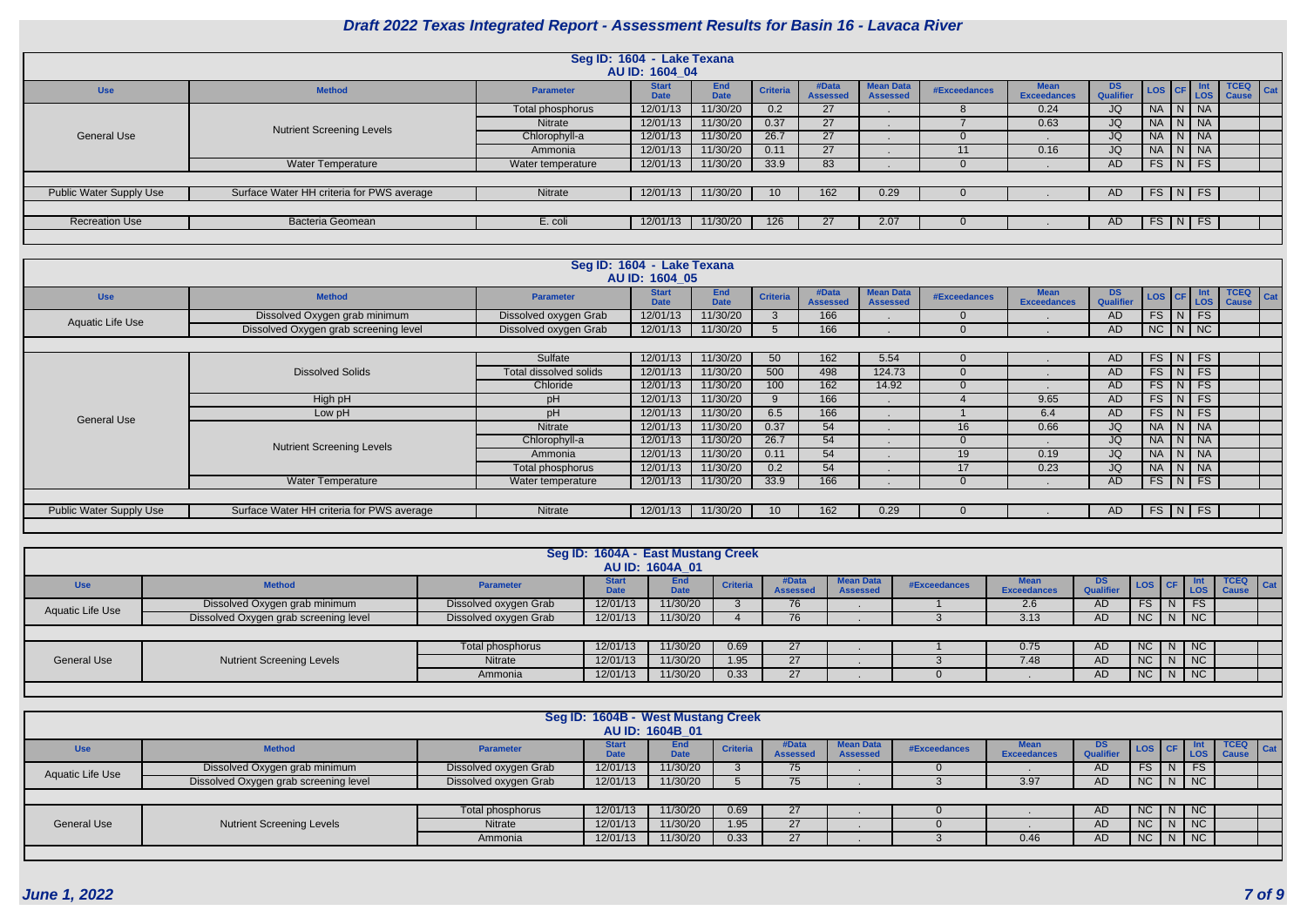|                    |                                       |                       | Seg ID: 1604C - Sandy Creek | AU ID: 1604C 01           |                 |                          |                                     |              |                                   |                         |              |                    |                             |     |
|--------------------|---------------------------------------|-----------------------|-----------------------------|---------------------------|-----------------|--------------------------|-------------------------------------|--------------|-----------------------------------|-------------------------|--------------|--------------------|-----------------------------|-----|
| <b>Use</b>         | <b>Method</b>                         | <b>Parameter</b>      | <b>Start</b><br>$\lambda$   | <b>End</b><br><b>Date</b> | <b>Criteria</b> | #Data<br><b>Assessed</b> | <b>Mean Data</b><br><b>Assessed</b> | #Exceedances | <b>Mear</b><br><b>Exceedances</b> | DS.<br><b>Qualifier</b> | ∣ LOS I CF I | LOS <sub>1</sub>   | <b>TCEQ</b><br><b>Cause</b> | Cat |
| Aquatic Life Use   | Dissolved Oxygen grab minimum         | Dissolved oxygen Grab | 12/01/13                    | 11/30/20                  |                 | 73                       |                                     |              | 2.2                               | AD                      | FS.          | $\vert N \vert$ FS |                             |     |
|                    | Dissolved Oxygen grab screening level | Dissolved oxygen Grab | 12/01/13                    | 11/30/20                  |                 | 73                       |                                     |              | 2.2                               | AD                      |              | NC N NC            |                             |     |
|                    |                                       |                       |                             |                           |                 |                          |                                     |              |                                   |                         |              |                    |                             |     |
|                    |                                       | Total phosphorus      | 12/01/13                    | 11/30/20                  | 0.69            | 23                       |                                     |              |                                   | AD.                     |              | NC N NC            |                             |     |
| <b>General Use</b> | <b>Nutrient Screening Levels</b>      | Nitrate               | 12/01/13                    | 11/30/20                  | 1.95            | 23                       |                                     |              |                                   | AD.                     |              | $NC$ $N$ $NC$      |                             |     |
|                    |                                       | Ammonia               | 12/01/13                    | 11/30/20                  | 0.33            | 23                       |                                     |              | 0.39                              | AD                      |              | NC N NC            |                             |     |
|                    |                                       |                       |                             |                           |                 |                          |                                     |              |                                   |                         |              |                    |                             |     |

|                         |                                           | Seg ID: 1605 - Navidad River Above Lake Texana | AU ID: 1605 01 |                           |                 |                          |                              |              |                    |                               |                              |               |             |                              |
|-------------------------|-------------------------------------------|------------------------------------------------|----------------|---------------------------|-----------------|--------------------------|------------------------------|--------------|--------------------|-------------------------------|------------------------------|---------------|-------------|------------------------------|
| <b>Use</b>              | <b>Method</b>                             | <b>Parameter</b>                               | Date           | <b>End</b><br><b>Date</b> | <b>Criteria</b> | #Data<br><b>Assessed</b> | <b>Mean Data</b><br>Assessed | #Exceedances | <b>Exceedances</b> | <b>DS</b><br><b>Qualifier</b> | $\textsf{LOS}$ $\textsf{CF}$ |               | <b>TCEQ</b> | $\overline{\phantom{a}}$ Cat |
|                         |                                           | Total dissolved solids                         | 12/01/13       | 11/30/20                  | 550             | 100                      | 388.43                       |              |                    | AD                            | FS.                          | $\mathsf{FS}$ |             |                              |
| <b>General Use</b>      | <b>Dissolved Solids</b>                   | Sulfate                                        | 12/01/13       | 11/30/20                  | 50              |                          | 11.94                        |              |                    | AD                            | <b>FS</b>                    | FS.           |             |                              |
|                         |                                           | Chloride                                       | 12/01/13       | 11/30/20                  | 100             | 55                       | 63.04                        |              |                    | AD                            | <b>FS</b>                    | <b>FS</b>     |             |                              |
|                         |                                           |                                                |                |                           |                 |                          |                              |              |                    |                               |                              |               |             |                              |
| Public Water Supply Use | Surface Water HH criteria for PWS average | Nitrate                                        | 12/01/13       | 11/30/20                  |                 |                          | 0.14                         |              |                    | AD                            | FS                           | $N$   FS      |             |                              |
|                         |                                           |                                                |                |                           |                 |                          |                              |              |                    |                               |                              |               |             |                              |

|                         |                                           | Seg ID: 1605 - Navidad River Above Lake Texana | AU ID: 1605 02              |                           |                 |                          |                                     |                     |                                   |                               |           |              |                             |                             |     |
|-------------------------|-------------------------------------------|------------------------------------------------|-----------------------------|---------------------------|-----------------|--------------------------|-------------------------------------|---------------------|-----------------------------------|-------------------------------|-----------|--------------|-----------------------------|-----------------------------|-----|
| <b>Use</b>              | <b>Method</b>                             | <b>Parameter</b>                               | <b>Start</b><br><b>Date</b> | <b>End</b><br><b>Date</b> | <b>Criteria</b> | #Data<br><b>Assessed</b> | <b>Mean Data</b><br><b>Assessed</b> | <b>#Exceedances</b> | <b>Mean</b><br><b>Exceedances</b> | <b>DS</b><br><b>Qualifier</b> | LOS CF    |              | <b>Int</b><br><b>Los</b>    | <b>TCEQ</b><br><b>Cause</b> | Cat |
| Aquatic Life Use        | Dissolved Oxygen grab minimum             | Dissolved oxygen Grab                          | 12/01/13                    | 11/30/20                  | 3               | 27                       |                                     |                     |                                   | AD                            | FS        | N            | $\overline{\phantom{a}}$ FS |                             |     |
|                         | Dissolved Oxygen grab screening level     | Dissolved oxygen Grab                          | 12/01/13                    | 11/30/20                  |                 | 27                       |                                     |                     |                                   | AD                            | NC        | N            | $\overline{\phantom{a}}$ NC |                             |     |
|                         |                                           |                                                |                             |                           |                 |                          |                                     |                     |                                   |                               |           |              |                             |                             |     |
|                         |                                           | Total dissolved solids                         | 12/01/13                    | 11/30/20                  | 550             | 100                      | 388.43                              |                     |                                   | AD.                           | <b>FS</b> | N            | $\overline{\phantom{a}}$ FS |                             |     |
|                         | <b>Dissolved Solids</b>                   | Sulfate                                        | 12/01/13                    | 11/30/20                  | 50              | 55                       | 11.94                               |                     |                                   | AD.                           | <b>FS</b> | <sup>N</sup> | <b>FS</b>                   |                             |     |
|                         |                                           | Chloride                                       | 12/01/13                    | 11/30/20                  | 100             | 55                       | 63.04                               |                     |                                   | AD                            | <b>FS</b> | N            | <b>FS</b>                   |                             |     |
|                         | High pH                                   | pH                                             | 12/01/13                    | 11/30/20                  | 9               | 27                       |                                     |                     |                                   | AD                            | <b>FS</b> | N            | $\overline{\phantom{a}}$ FS |                             |     |
| <b>General Use</b>      | Low pH                                    | pH                                             | 12/01/13                    | 11/30/20                  | 6.5             | 27                       |                                     |                     |                                   | AD                            | FS        | N            | $\overline{\phantom{a}}$ FS |                             |     |
|                         |                                           | Total phosphorus                               | 12/01/13                    | 11/30/20                  | 0.69            | 28                       |                                     |                     |                                   | <b>AD</b>                     | NC        | N            | $\overline{\phantom{a}}$ NC |                             |     |
|                         | <b>Nutrient Screening Levels</b>          | <b>Nitrate</b>                                 | 12/01/13                    | 11/30/20                  | 1.95            | 28                       |                                     |                     |                                   | AD                            | NC        | N            | $\overline{\big }$ NC       |                             |     |
|                         |                                           | Ammonia                                        | 12/01/13                    | 11/30/20                  | 0.33            | 28                       |                                     |                     |                                   | AD                            | NC        | <sup>N</sup> | $\overline{\phantom{a}}$ NC |                             |     |
|                         | <b>Water Temperature</b>                  | Water temperature                              | 12/01/13                    | 11/30/20                  | 32.8            | 27                       |                                     |                     |                                   | AD                            | <b>FS</b> | N            | $\overline{\phantom{a}}$ FS |                             |     |
|                         |                                           |                                                |                             |                           |                 |                          |                                     |                     |                                   |                               |           |              |                             |                             |     |
| Public Water Supply Use | Surface Water HH criteria for PWS average | Nitrate                                        | 12/01/13                    | 11/30/20                  | 10 <sup>1</sup> | 55                       | 0.14                                |                     |                                   | AD.                           |           |              | $FS$ N FS                   |                             |     |
|                         |                                           |                                                |                             |                           |                 |                          |                                     |                     |                                   |                               |           |              |                             |                             |     |

| Seg ID: 1605 - Navidad River Above Lake Texana<br>AU ID: 1605 03 |                                       |                        |                             |                    |                 |                          |                                     |              |                                   |                         |                        |              |                             |                                      |
|------------------------------------------------------------------|---------------------------------------|------------------------|-----------------------------|--------------------|-----------------|--------------------------|-------------------------------------|--------------|-----------------------------------|-------------------------|------------------------|--------------|-----------------------------|--------------------------------------|
| <b>Use</b>                                                       | <b>Method</b>                         | <b>Parameter</b>       | <b>Start</b><br><b>Date</b> | End<br><b>Date</b> | <b>Criteria</b> | #Data<br><b>Assessed</b> | <b>Mean Data</b><br><b>Assessed</b> | #Exceedances | <b>Mean</b><br><b>Exceedances</b> | DS.<br><b>Qualifier</b> | $\vert$ LOS $\vert$ CF |              | LOS                         | <b>TCEQ</b><br>  Cat<br><b>Cause</b> |
| <b>Aquatic Life Use</b>                                          | Dissolved Oxygen grab minimum         | Dissolved oxygen Grab  | 12/01/13                    | 11/30/20           |                 | 71                       |                                     |              |                                   | AD.                     | <b>FS</b>              | N            | $\overline{\phantom{a}}$ FS |                                      |
|                                                                  | Dissolved Oxygen grab screening level | Dissolved oxygen Grab  | 12/01/13                    | 11/30/20           |                 | 71                       |                                     |              |                                   | AD                      | NC                     |              | $N$   NC                    |                                      |
|                                                                  |                                       |                        |                             |                    |                 |                          |                                     |              |                                   |                         |                        |              |                             |                                      |
| <b>General Use</b>                                               | <b>Dissolved Solids</b>               | Total dissolved solids | 12/01/13                    | 11/30/20           | 550             | 100                      | 388.43                              |              |                                   | AD                      | FS.                    | <sup>N</sup> | <b>FS</b>                   |                                      |
|                                                                  |                                       | Sulfate                | 12/01/13                    | 11/30/20           | 50 <sup>°</sup> | 55                       | 11.94                               |              |                                   | AD.                     | <b>FS</b>              | N            | <b>FS</b>                   |                                      |
|                                                                  |                                       | Chloride               | 12/01/13                    | 11/30/20           | 100             | 55                       | 63.04                               |              |                                   | AD                      | <b>FS</b>              | N            | $\overline{\phantom{a}}$ FS |                                      |
|                                                                  | High pH                               | pH                     | 12/01/13                    | 11/30/20           | $\mathbf{Q}$    | 71                       |                                     |              | 9.1                               | AD.                     | <b>FS</b>              | N            | $\overline{\phantom{a}}$ FS |                                      |
|                                                                  | Low pH                                | pH                     | 12/01/13                    | 11/30/20           | 6.5             | 71                       |                                     |              |                                   | AD                      | <b>FS</b>              | N            | $\overline{\phantom{a}}$ FS |                                      |
|                                                                  | <b>Nutrient Screening Levels</b>      | Total phosphorus       | 12/01/13                    | 11/30/20           | 0.69            | 27                       |                                     |              |                                   | AD.                     | NC                     | N            | $\overline{\phantom{a}}$ NC |                                      |
|                                                                  |                                       | <b>Nitrate</b>         | 12/01/13                    | 11/30/20           | 1.95            | 27                       |                                     |              |                                   | AD.                     | NC                     | N            | $\overline{\phantom{a}}$ NC |                                      |
|                                                                  |                                       | Ammonia                | 12/01/13                    | 11/30/20           | 0.33            | 27                       |                                     |              |                                   | AD.                     | NC                     | N            | $\overline{\phantom{a}}$ NC |                                      |
|                                                                  | <b>Water Temperature</b>              | Water temperature      | 12/01/13                    | 11/30/20           | 32.8            | 71                       |                                     |              |                                   | AD                      | <b>FS</b>              |              | $N$ FS                      |                                      |